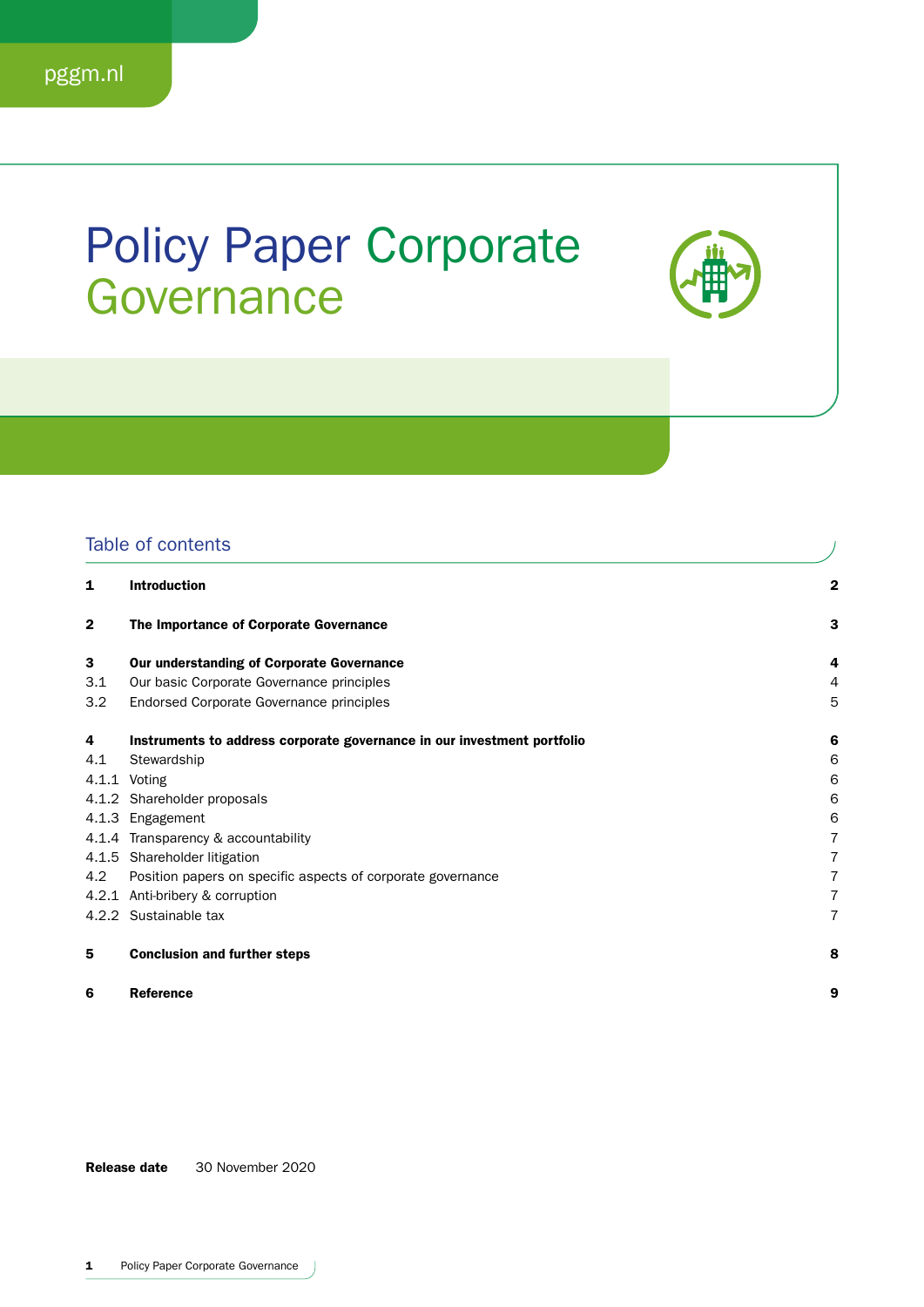# 1 Introduction

PGGM is a not-for-profit cooperative pension fund service provider. We offer our clients pension management, asset management and management advice. Our primary task is to provide our clients and their beneficiaries with the best possible pension product. Hence, we first and foremost strive for an optimal risk-adjusted return on our investments. We and our clients believe that a good pension is worth more in a liveable word. That is why investing in a sustainable manner is important to us. We are convinced that integrating Environmental, Social and Governance (ESG) issues leads to improved financial performance in the long run. We believe that financial and social return go hand in hand.

Corporate Governance is important for PGGM, both from compliance with law and regulations as from a stewardship perspective. This Corporate Governance Policy Paper defines our general principles and view on good practices, with regard to PGGM's investor responsibilities. It also discusses the way PGGM fulfils the role of steward and active shareholder of our clients' (equity) investments. This Corporate Governance Policy Paper falls hierarchically under our Integral Policy and Instruments Responsible [investments](https://www.pfzw.nl/content/dam/pfzw/web/over-ons/zo-beleggen-we/beleggingsbeleid/integraal_beleid_en_instrumentarium_verantwoord_beleggen.pdf).

Corporate governance is one of the - if not the - most important preconditions for embedding and anchoring sustainability and long term value creation. It determines the way in which we as investor can interact with companies and execute our rights and responsibilities as shareholders. Our Corporate Governance Policy Paper primarily addresses environmental, social and corporate governance (ESG) related matters. We want all our investment to meet a minimum sustainability requirements, which we address in our Investment policy 2020-2025. Corporate governance is a prominent part of these requirements and stewardship efforts.

This document explains PFZW's policy framework for corporate governance and minimum sustainability requirements from a Dutch asset owner perspective. It sets out our underlying basic principles and expectations, and explains how we meet our ownership and stewardship responsibilities. This paper serves three purposes:

- 1. Being transparent to our relevant stakeholders about PGGM's view on corporate governance.
- 2. Communicating our views to market participants and (listed) companies we invest in, with regard to corporate governance.

3. Providing guidance for our investment teams for integrating corporate governance in investment decisions and to promote good corporate governance and sustainability practices at (listed) investee companies.

In this paper we will first explain why corporate governance is a precondition and hence a key area of focus for our investments. Subsequently we discuss the way in which we regard corporate governance and our role as universal owner and steward. We will conclude the paper by discussing how to address corporate governance in our investments and the stewardship activities we are required to undertake. Furthermore, we highlight our efforts to mitigate material risks and/or concerns and contribute to long-term value creation by (listed) investee companies and consequently to the long-term riskadiusted returns on our investments.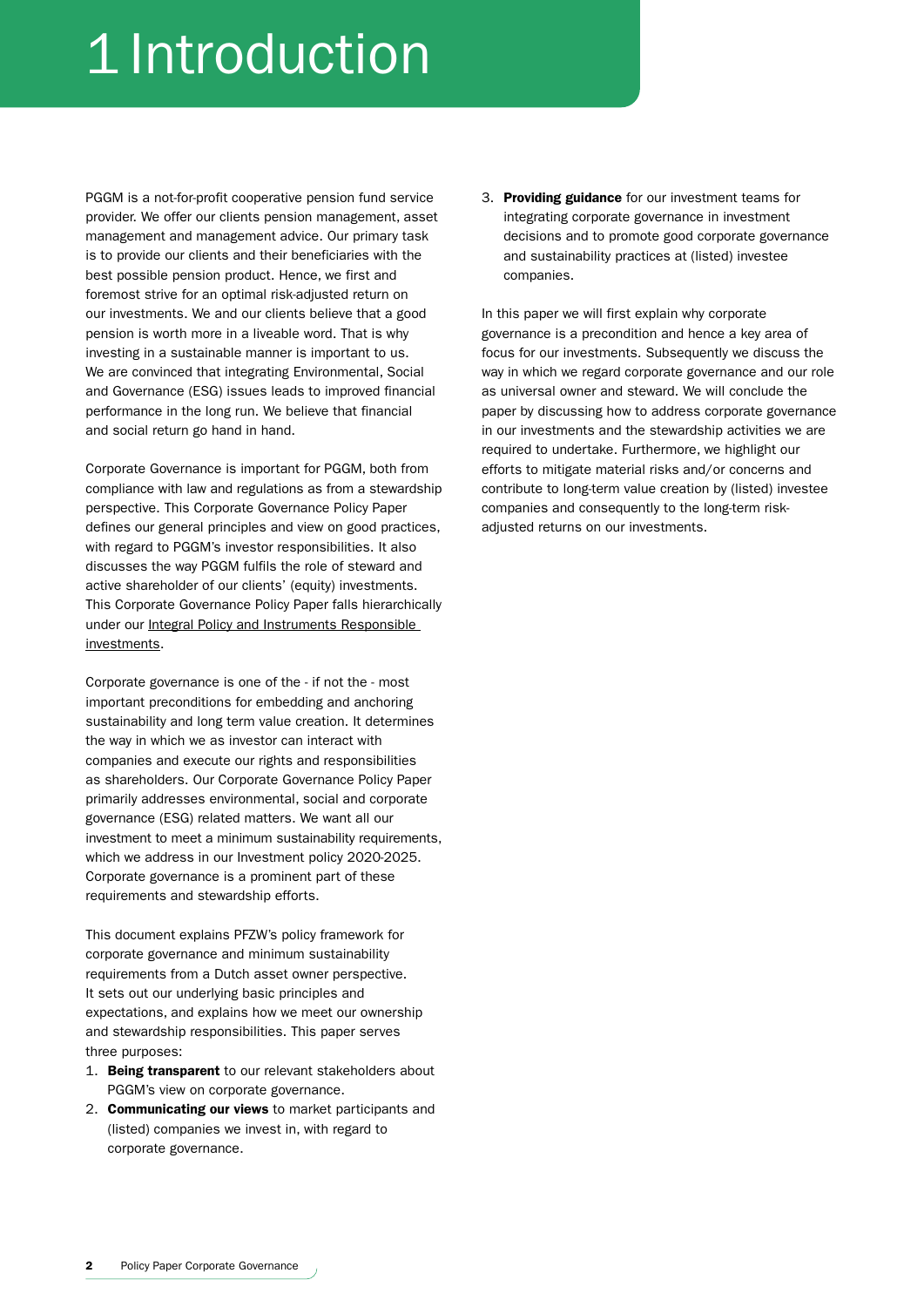## 2 The Importance of Corporate Governance

Good corporate governance is not a goal in itself, it serves as a precondition and catalyst for embedding and anchoring sustainability. Good corporate governance standards and practices help to mitigate material risks and contribute to long-term value creation by the companies we invest in, and to the long-term risk-adjusted returns on our investments.

However, addressing proper corporate governance standards and practices is far from voluntary either. Through laws, rules and regulations<sup>1</sup> and/or mandatory<sup>2</sup> or voluntary signed and/or endorsed codes and/or principles<sup>3</sup>, as well as the society at large require investors of (listed) companies to take their (stewardship) responsibility in playing an active and effective role in the corporate governance model.

Stewardship, engagement and active shareholder ownership, is part of PGGM's identity and contributes to a positive reputation of our pension fund clients.

<sup>1</sup> For example the implementation into Dutch Law of the EU Shareholder Rights Directive (SRD II) and the implementation of the Directive on the activities and supervision of institutions for occupational retirement provision (IORP II).

<sup>2</sup> For example the Dutch Corporate Governance Code.

<sup>3</sup> For example, PGGM was closely involved in the setting up and drafting and became one of the launching signatories to the UN-backed [Principles of Responsible Investment](https://www.unpri.org/) (UNPRI). PGGM has committed itself to integrating ESG issues into investment analysis and decision-making processes and to promote acceptance and implementation of the Principles within the investment industry. And As Eumedion participant, PGGM contributed in developing the first [Dutch Stewardship Code](https://www.eumedion.nl/en/public/knowledgenetwork/best-practices/2018-07-dutch-stewardship-code-final-version.pdf) (20 June 2018). We endorse this Stewardship Code.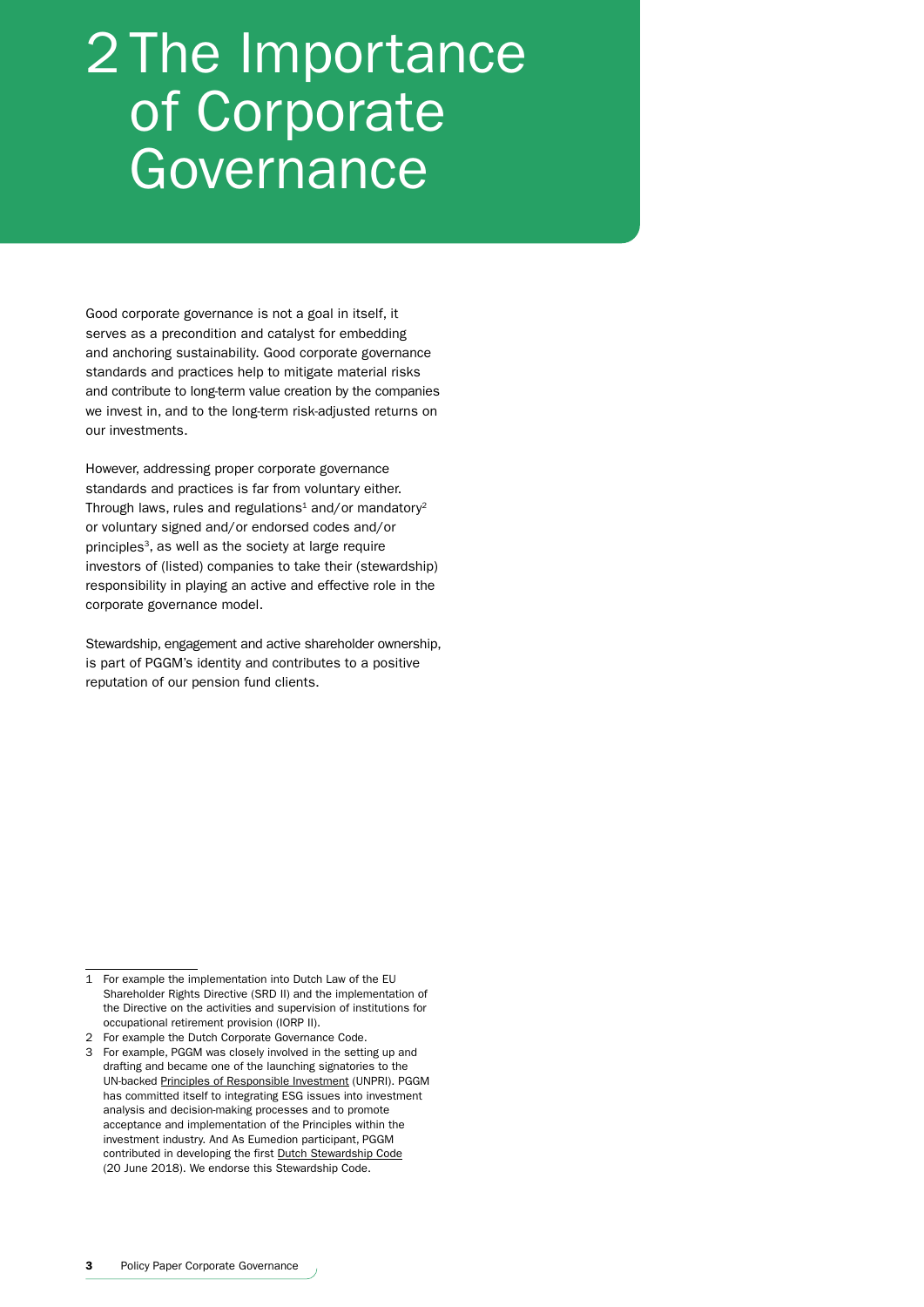## 3Our understanding of Corporate Governance

We take the position that corporate governance describes the division of tasks and responsibilities between the management and supervisory board of a company on the one hand and its shareholders, including proper supervision and accountability thereof, on the other hand. Corporate governance standards must ensure proper management systems with adequate checks and balances. It should serve shareholders and provide them with the necessary tools and influence to bring about changes within companies, for example ESG improvements. Furthermore, it describes the relationship between the company and its relevant stakeholders and its conduct towards these stakeholders.

## 3.1 Our basic Corporate Governance principles

This Policy Paper Corporate Governance is principle based and discusses PGGM's general basic principles and position on corporate governance and specific aspects thereof. In order to meet our clients' pension ambition in a prudent way, PGGM invests globally - amongst others - in equity capital of (listed) companies. To this end, PGGM requires well-functioning and sound capital markets. Given the exposure to multiple markets and ESG matters, PGGM considers it to be in its best interest to promote capital market and corporate governance practice improvements in order to achieve sustainable financial returns on its investments worldwide. These investments are a cross section of globally available investment opportunities. Risk and return of these investments are to a large degree determined by well-functioning jurisdictions (rule of law<sup>4</sup>). markets, economies, sectors, institutions and companies.

## Role as Asset Owner

As an institutional investor, PGGM is the manager of the investments on behalf of our clients (pension funds) and their ultimate beneficial owners: their beneficiaries. We see shareholders as (co-)owners of the company. Being an asset manager brings along rights as well as responsibilities. As a responsible asset manager, we will make prudent use of the rights and obligations that come along with (listed) equity ownership. This means that:

- long term value creation of the business has top priority, and we relate this to our belief that ESG matters are a determining factor;
- $\Box$ PGGM takes its own and its clients' identity into account in its investments and its actions resulting thereof;
- $\sim 10$ PGGM puts the interests of its clients and their beneficiaries on the forefront, whilst considering the interests of other relevant stakeholders.

PGGM views itself as a universal investor. The universal investor concept presumes that large institutional investors (i) hold equity of many or even most (listed) companies in all major indices worldwide, (ii) tend to invest for sustainable long-term returns, and (iii) possess economic interests that are aligned with (or even identical) to those of the broader society. Hence, it is in the best interest of universal investors to promote social and environmental goals, such as – but not limited to – laid down in international conventions like the [UN's Global](https://www.unglobalcompact.org/)  [Compact](https://www.unglobalcompact.org/) the [UN Sustainable Development Goals \(SDGs\)](https://sustainabledevelopment.un.org/?menu=1300) or the [OECD Guidelines for Multinational Enterprises](http://www.oecd.org/corporate/mne/) and by and/or through the equity in companies they own or manage. PGGM indeed considers this to be an important part of its management of its investments on behalf of its clients.

## Goal of long-term value creation

PGGM strives for an optimal risk-adjusted return on our investments. Therefore, we seek to invest in companies that first of all create sustainable long term value and that have a positive impact on society and/or the environment. Various studies have found a positive or neutral correlation between corporate governance and financial performance or market value. Companies with involved and active owners tend to perform better, both financially in terms of positive social and/or environmental impact. Considering the large number of companies PGGM invests in, PGGM will have to be selective, seek collaboration with others and/or render the services of third parties when implementing and executing this Corporate Governance Policy Paper. Nevertheless, PGGM always remains fully responsible for the execution of this Policy Paper Corporate Governance as well as the determination of its objectives and agenda. In weighing the various interests, we will take into account principles of reasonableness and fairness, as well as materiality and proportionality.

<sup>4</sup> [Which relates also to Sustainability Development Goal \(SDG\) 16.](https://sdgs.un.org/goals/goal16)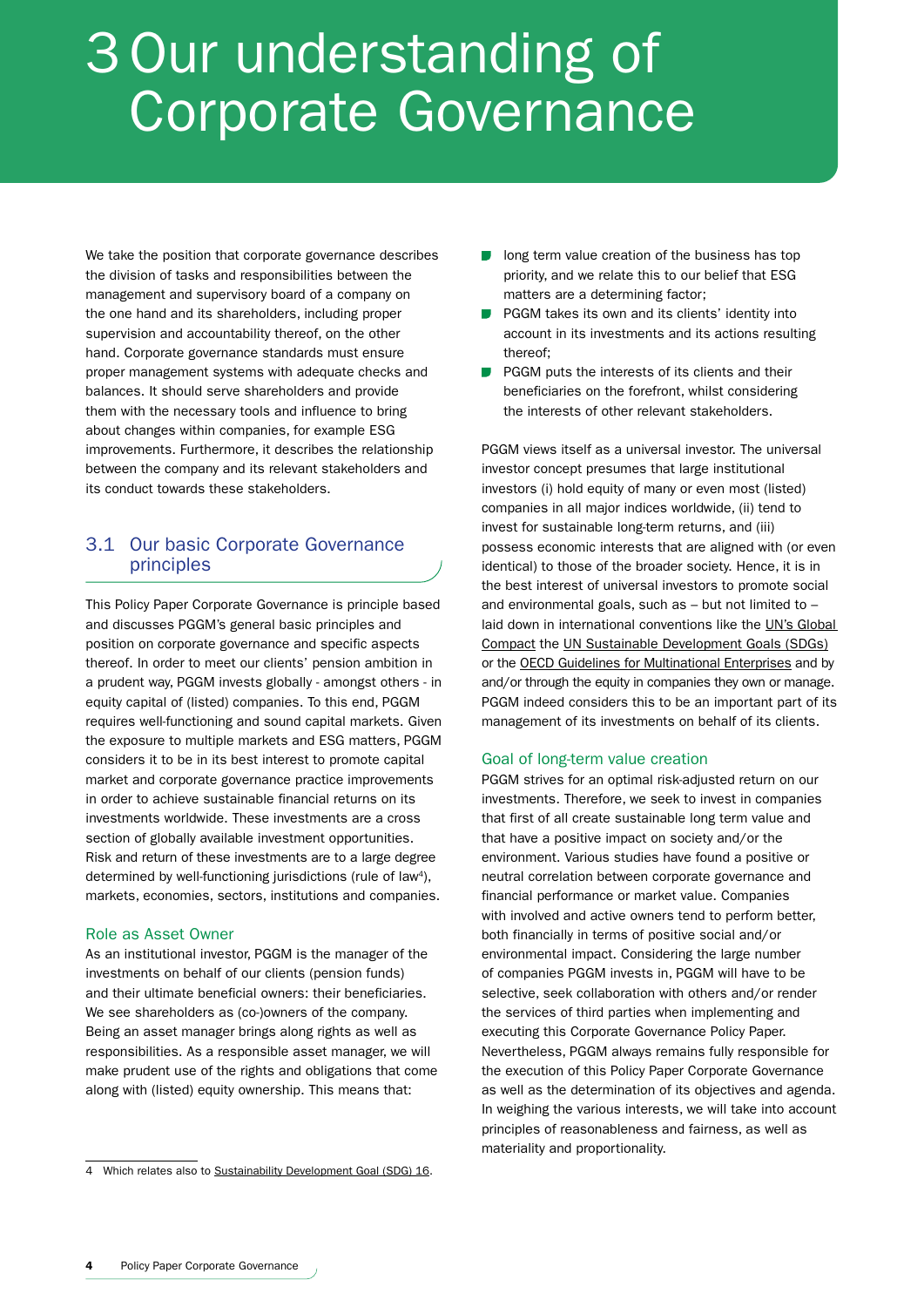### Mindful of Dutch descent

Even though PGGM invests globally, the applicable laws and regulations differ per jurisdiction. As a Dutch Pension Fund Manager, PGGM views the underlying norms and values of Dutch laws, regulations, (corporate governance and stewardship) Codes and society as the leading framework for our actions. In this respect, operating on a global scale could mean that local laws and regulations make it troublesome or even impossible for PGGM to play its role well. Hence, under certain circumstances, PGGM will partly or completely relinquish itself from its active role. As a last resort, PGGM could decide to refrain itself from investing in a company, sector and/or an entire jurisdiction.

Also, PGGM is of the opinion that institutional investors bear a higher responsibility for their domestic market. As Dutch Pension Fund Manager, PGGM sees The Netherlands as its home market and is prepared to make additional efforts to improve its capital market as a whole and its investments in Dutch companies in particular.

### Principle based

As stipulated, our view on Corporate Governance is principle based, as is the case for the Dutch Stewardship Code. This Policy Paper Corporate Governance intends to provide general guidance. It may be applied and/or interpreted depending on the circumstances of each case. All in all, PGGM will strive to live up to the spirit of this policy, implement it, be transparent about the process and report accordingly. This policy paper and the subsequent positions on specific aspects of corporate governance will evolve over time. PGGM monitors relevant developments closely and will evaluate and update its policies when necessary.

#### Separation of role PGGM and the company's board

The management and supervisory board of a company is responsible and accountable for the management of the company. PGGM acts on behalf of the interests of its clients and their beneficiaries and holds the board accountable for the execution of the board's tasks by means of voting, engagement and/or shareholder litigation procedures. Where relevant, PGGM will utilize its right to submit shareholder resolutions to the agenda of a shareholders meeting, for example on ESG matters.

## 3.2 Endorsed Corporate Governance principles

PGGM endorses internationally recognized and accepted basic principles of good corporate governance and proper checks and balances. It refers to the six basic principles of the G20/OECD Principles of Corporate Governance (2015), although these OECD Principles are in first instance aimed at legislators, and the ICGN Global Governance Principles (2017). PGGM complements its basic corporate governance framework with specific principles of the Dutch corporate governance system and Dutch law, rules and regulations, the Corporate Governance Code and the Stewardship Code5. Shareholder rights, accountability and transparency are key focus corporate governance matters for PGGM.

<sup>5</sup> Please note in this respect the [Statement compliance Dutch](https://www.pggm.nl/onze-diensten/statement-compliance-dutch-corporate-governance-code/)  [Corporate Governance Code](https://www.pggm.nl/onze-diensten/statement-compliance-dutch-corporate-governance-code/) of our asset manager.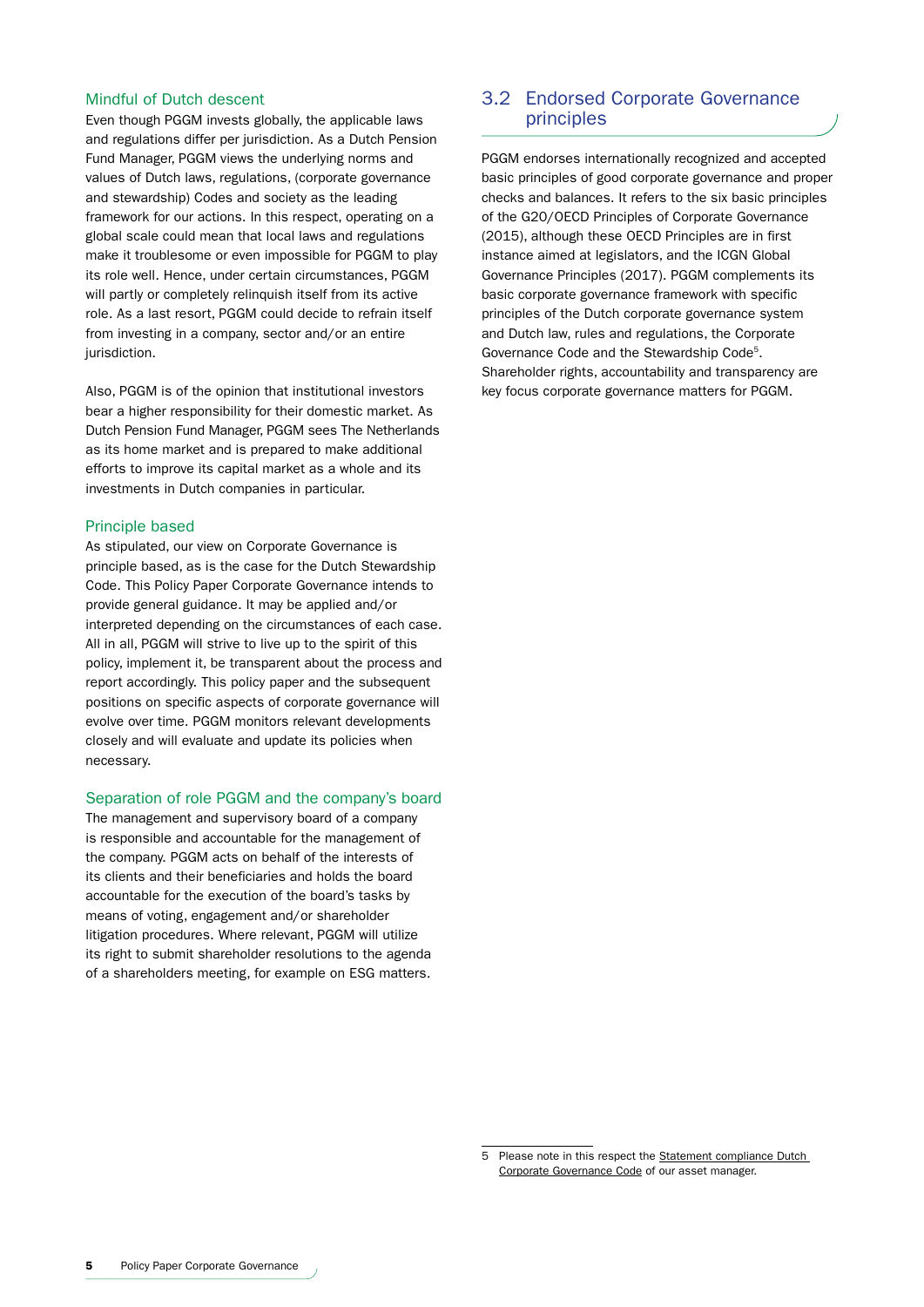## 4 Instruments to address corporate governance in our investment portfolio

## 4.1 Stewardship

Asset owners and asset managers – like PGGM - hold the overwhelming majority of the shares in listed companies and manage assets on behalf of third parties. As a result, society at large expects that asset owners and asset managers take their responsibility in playing an active role in promoting good corporate governance and sustainability practices at their investee companies. The recently adopted revised EU Shareholder Rights Directive (SRD II)6 stipulates that "effective and sustainable shareholder engagement is one of the cornerstones of the corporate governance model of listed companies". We want to meet our stewardship responsibilities in a way that contributes to long-term value creation by our investee companies and consequently to the long-term risk-adjusted returns on our investments.

As a [Eumedion](http://www.eumedion.nl/) participant, PGGM contributed to the development of the first [Dutch Stewardship Code](https://www.eumedion.nl/en/public/knowledgenetwork/best-practices/2018-07-dutch-stewardship-code-final-version.pdf) (20 June 2018)<sup>7</sup>. PGGM endorses this Stewardship Code.

Stewardship is also embedded in Principle 2 of the UNPRI: "We will be active owners and incorporate ESG matters into our ownership policies and practices."

It is not the investor's - asset owner's nor the asset manager's - role to manage the companies in which they invest. However, as investor we do have a role to play in monitoring the management and supervisory boards of those companies and that is why we need to gain understanding on how the boards fulfil their responsibilities and hold them accountable for their actions or lack thereof.

## 4.1.1 Voting

PGGM's stewardship role includes voting in an informed manner at (extraordinary) general meetings and the monitoring of our investee companies. Informed, means that the voting right is exercised in accordance with PGGM's voting guidelines<sup>8</sup>.

We strive to vote in an informed manner at all (extraordinary) general meetings with the aim to:

- Have a positive contribution to the long-term value creation by our investee companies;
- $\blacksquare$ Contribute to the continuity of the companies and their affiliated enterprise;
- Promoting good corporate governance and sustainability (ESG) practices at our investee companies.

We monitor the votes executed on our behalf publicly disclose these votes on our website.

### 4.1.2 Shareholder proposals

In many jurisdictions, shareholders have the right and practical means to propose a resolution for a (extraordinary) general meeting to discuss and/or vote on during the (extraordinary) general meeting. We see this as one of the essential shareholder rights.

PGGM exercises restraint in using this right. In principle we will not use our right to file a shareholder resolution without prior dialogue with the company. However, when we deem it needed or desirable to meet our stewardship responsibilities and/or achieve our goals, we will utilise this instrument.

## 4.1.3 Engagement

We conduct a meaningful and constructive dialogue with markets and/or companies with the aim to bring about improvements. We engage individually as well as collectively9. PGGM has an Engagement Guideline which determines how engagement is determined and conducted.

<sup>6</sup> [Directive \(EU\) 2017/828 of the European Parliament and of the](http://eur-lex.europa.eu/legal-content/EN/TXT/PDF/?uri=CELEX:32017L0828&from=EN))  [Council](http://eur-lex.europa.eu/legal-content/EN/TXT/PDF/?uri=CELEX:32017L0828&from=EN)) of 17 May 2017 amending Directive 2007/36/EC to encourage long-term shareholder engagement (OJ 2017, L 132. SRD II has been implemented in the Netherlands, effective as of 1 December 2019.

<sup>7</sup> The Dutch Stewardship Code entered into force on 1 January 2019. From book year 2019 onwards, we are expected to apply the principles of the Code and report on the implementation of it.

<sup>8</sup> Please refer to our [Global Voting Guidelines](https://www.pggm.nl/english/what-we-do/Documents/pggm-global-voting-guidelines_2020.pdf).

<sup>9</sup> In line with for example: "We will work together to enhance our effectiveness in implementing the Principles." (UNPRI) and "[Investors] cooperate where appropriate and at their discretion with other shareholders in performing their stewardship activities" (Dutch Stewardship Code).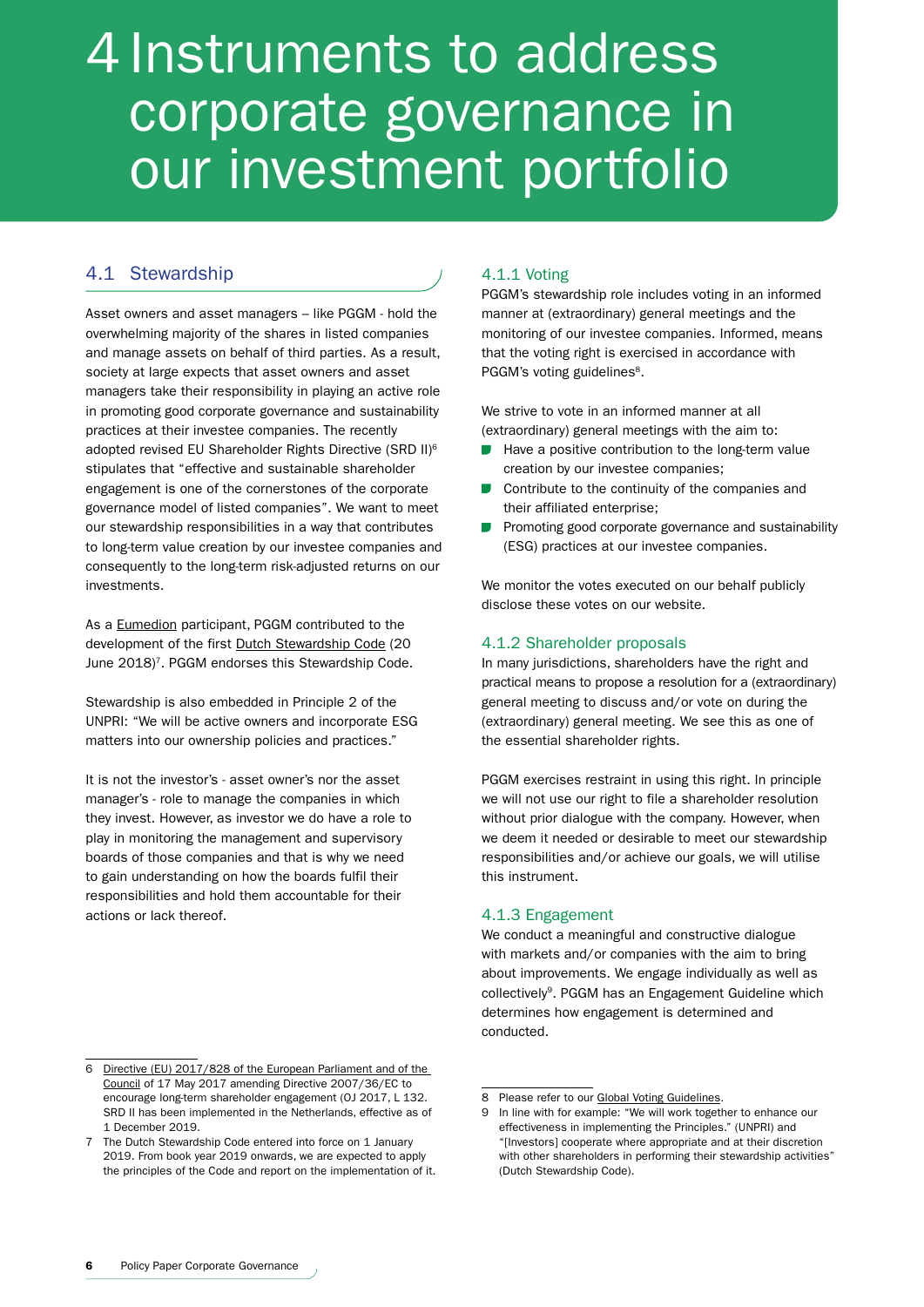For universal owners, market (collective) engagement is instrumental in (top-down) improving corporate governance standards and/or practices in the jurisdictions and capital markets we invest in. The primary aim is to improve transparency, reduce capital market (systemic) risks and improve the comparability between capital markets (level playing field).

Corporate governance focus areas:

#### Shareholder rights

To be able to undertake our stewardship responsibilities and to play an active role in promoting good corporate governance and sustainability practices at investee companies, investors need appropriate and effective shareholder rights. Our market and company engagement is aimed to preserve and improve these rights.

#### Boards

It is the management and supervisory board's role to manage the companies in which we invest, not our role as owner of the shares in these companies. However, we have a role to play in monitoring the boards of those companies. That is why we need to gain understanding on how these boards fulfil their responsibilities and create long-term value. The composition and functioning of the executive and supervisory board are crucial in this.

#### Compensation and remuneration

Excessive compensation contradicts with the values of our beneficiaries and the identity of our pension fund. In our [Compensation Policy](https://www.pfzw.nl/Documents/About-us/PFZW_Compensation_Policy.pdf) we express our views on compensation within the capital markets system and set our goals for change. It applies to financial service providers, like our asset manager(s), and companies we invest in. We see significant differences in practises across our various asset classes and therefore we will provide a tailored implementation of this policy for each asset class.

## 4.1.4 Transparency & accountability

PGGM attaches great importance to transparency and accountability. We report on our website about our compliance with applicable legislation and the commitments arising from codes and covenants and disclose the specific information requested. We report on the stewardship activities we conducted to our clients and other stakeholders.

### 4.1.5 Shareholder litigation

PGGM defines shareholder litigation as the conduct of legal proceedings as a shareholder in companies in which we invest, or were invested, which qualify on the basis of one or more of the following objectives:

Financial proceeds to limit damages: Recovering investment losses resulting from fraud, corruption,

embezzlement or other forms of misconduct by listed companies;

- Contribution to the risk-return profile: Where possible, improving the corporate governance of the company concerned in order to remain invested as a shareholder with a long-term outlook;
- Prevention: Setting standards to prevent undesirable behaviour (fraud, corruption, deception etc.).

We make a clear distinction between what we see as 'active' versus 'passive' shareholder litigation. We regard passive shareholder litigation as conducting an appropriate administrative process to collect full or proportionate financial damages accruing to us from settlements in group actions and/or administrative penalties imposed by regulatory bodies. This 'proof of claim' process is largely administrative and has been outsourced to an external service provider. We obtain information to monitor relevant shareholder litigation cases, through service provider(s), law firms, from our own network of institutional investors, and our own research, based partly on public sources. We see passive shareholder litigation as a minimum obligation and reserve the right to conduct active shareholder litigation actions.

## 4.2 Policy papers on specific aspects of corporate governance

PGGM publishes policy papers on specific aspects of corporate governance on its website. These papers form the basis for our voting on relevant topics and serve as a starting point for discussion and/or engagement with market participants such as – but not limited to - standard setters and (listed) companies. We will add, update and/ or revoke these papers where needed and/or we deem fit.

#### 4.2.1 Anti-bribery & corruption

Combating bribery, bribe solicitation and extortion is mentioned in the [OECD guidelines for multinationals](http://www.oecd.org/daf/inv/mne/48004323.pdf)  [\(2011\)](http://www.oecd.org/daf/inv/mne/48004323.pdf) as a focus area for preventing and/or mitigating (potential) adverse impact. This topic is addressed in our Policy Paper on Anti-Bribery and Corruption and will therefore not be addressed in this paper.

### 4.2.2 Sustainable tax

Taxation is mentioned in the OECD guidelines for multinationals as a focus area for preventing and/or mitigating (potential) adverse impact. This topic is addressed in our Policy Paper on Sustainable Tax and will therefore not be addressed in this paper.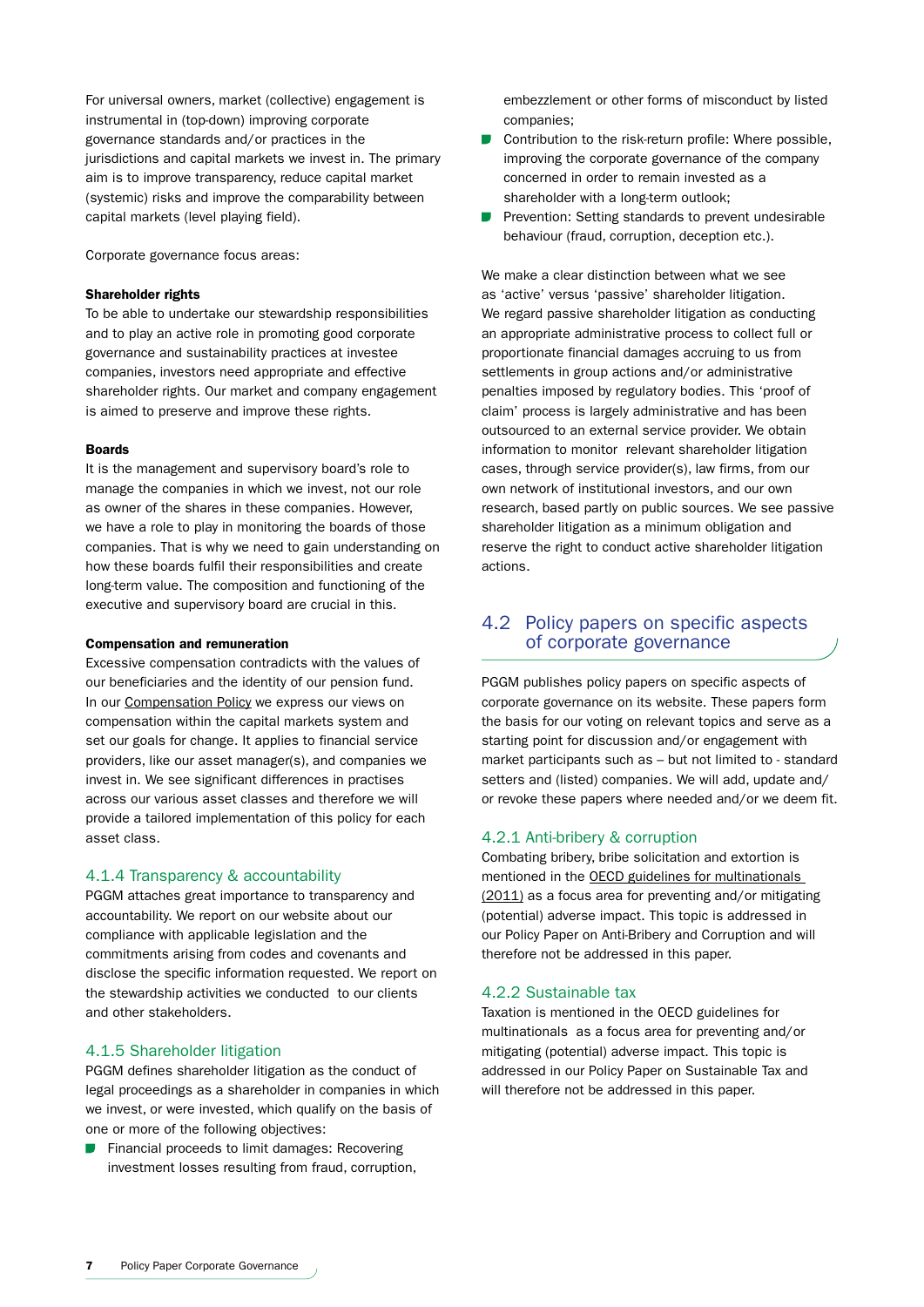## 5 Conclusion and further steps

Corporate governance is an important precondition for embedding and anchoring sustainability. Hence, good corporate governance is not a goal in itself. Good corporate governance standards and practices contribute to long-term value creation by the companies we invest in and to the long-term risk-adjusted returns on our investments and help to mitigate financially material and reputational corporate governance risks.

Given the exposure to multiple markets and ESG matters, PGGM considers it to be an important part of its duty to promote capital market and corporate governance practice improvements in order to achieve a sustainable financial return on its worldwide investments. These investments are a cross section of globally available investment opportunities. Risk and return of these investments are to a large extent determined by wellfunctioning markets, economies, sectors and companies.

PGGM endorses internationally recognized and accepted basic principles of good corporate governance and proper checks and balances. We endorse the Stewardship Code.

We report on the stewardship activities conducted on behalf of our clients.